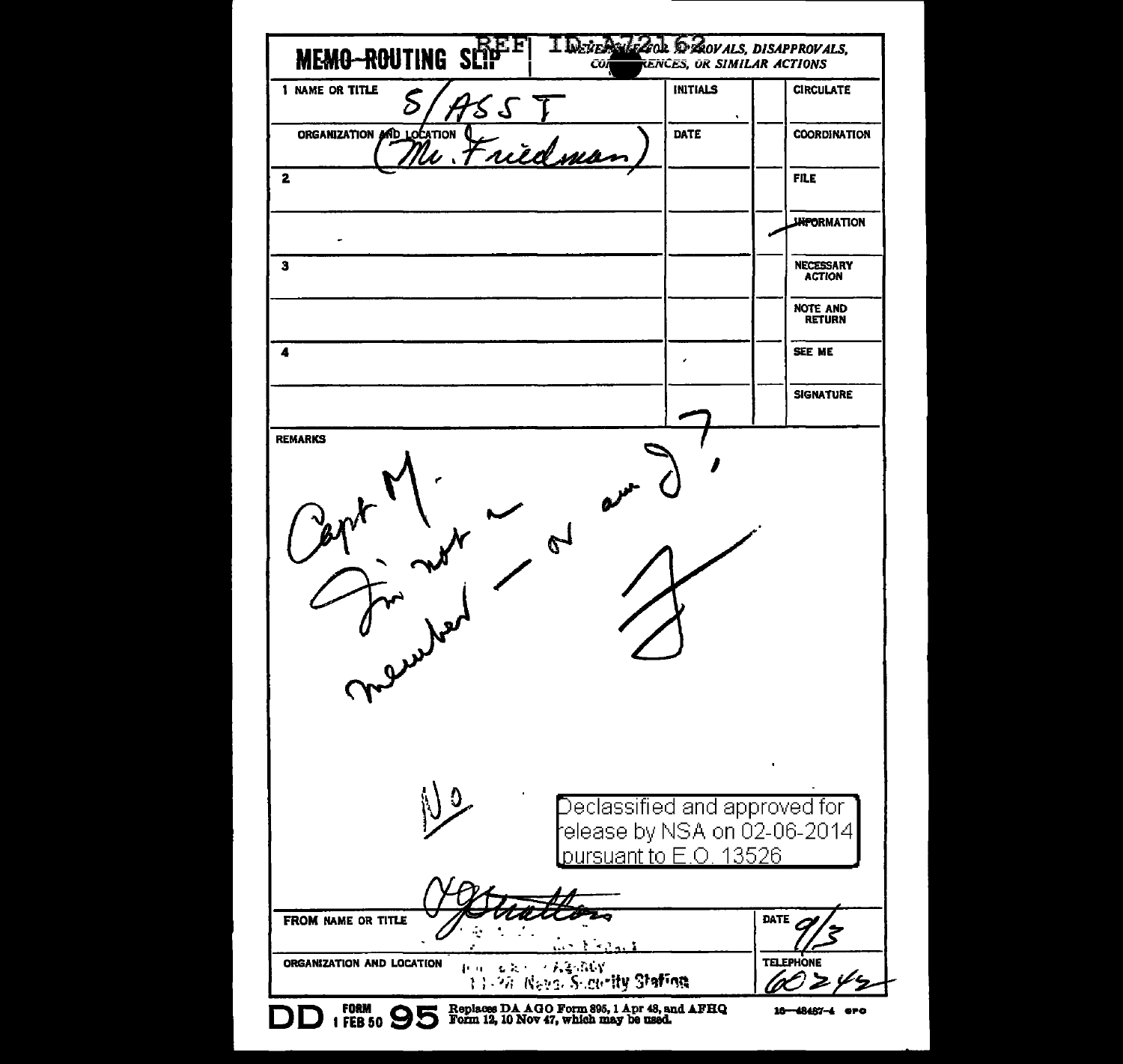**CONFIDENTIAL** 

TMB 11/5.2

2 September 1954

### MEMORANDUM FOR EACH MEMBER, TECHNICAL MANAGEMENT BOARD

1. The Agenda for the fifth meeting of the Technical. Management Board (TMB  $11/5.3$ ) has been approved by the Director, National Security Agency, and a copy is furnished as an inclosure.

**BET IPK N2162** 

2. The fifth meeting will be held on Wednesday, 15 September 1954, at 0900, in Room 19-232B, Naval. Security Station.

3. The following information should be furnished the Executive Secretary by 8 September 1954:

- $\vert$ a. The names and organizational titles of any altermates *!*  who will attend the fifth meeting.
- b. The names and organizational titles of any other persons whom you desire to attend.
- c. A certification'that all personnel who will attend are cleared and indoctrinated for COMINT.

4. Copies of the minutes (TMB  $11/4.7$ ) covering the fourth meeting of the Technical Management Board were previously furnished all members as an inclosure to TMB 11/4.6.

CONFIDENTIAL

*5.* Further information may be obtained from the Chairman or Executive Secretary, phone extension 60242.

Momes ! Steatlon

homas~ **G.** Stratton Executive Secretary

Incl:

Agenda for Fifth meeting (TMB 11/5.3)

CONFIDENTIAL

## TMB 11/5.2